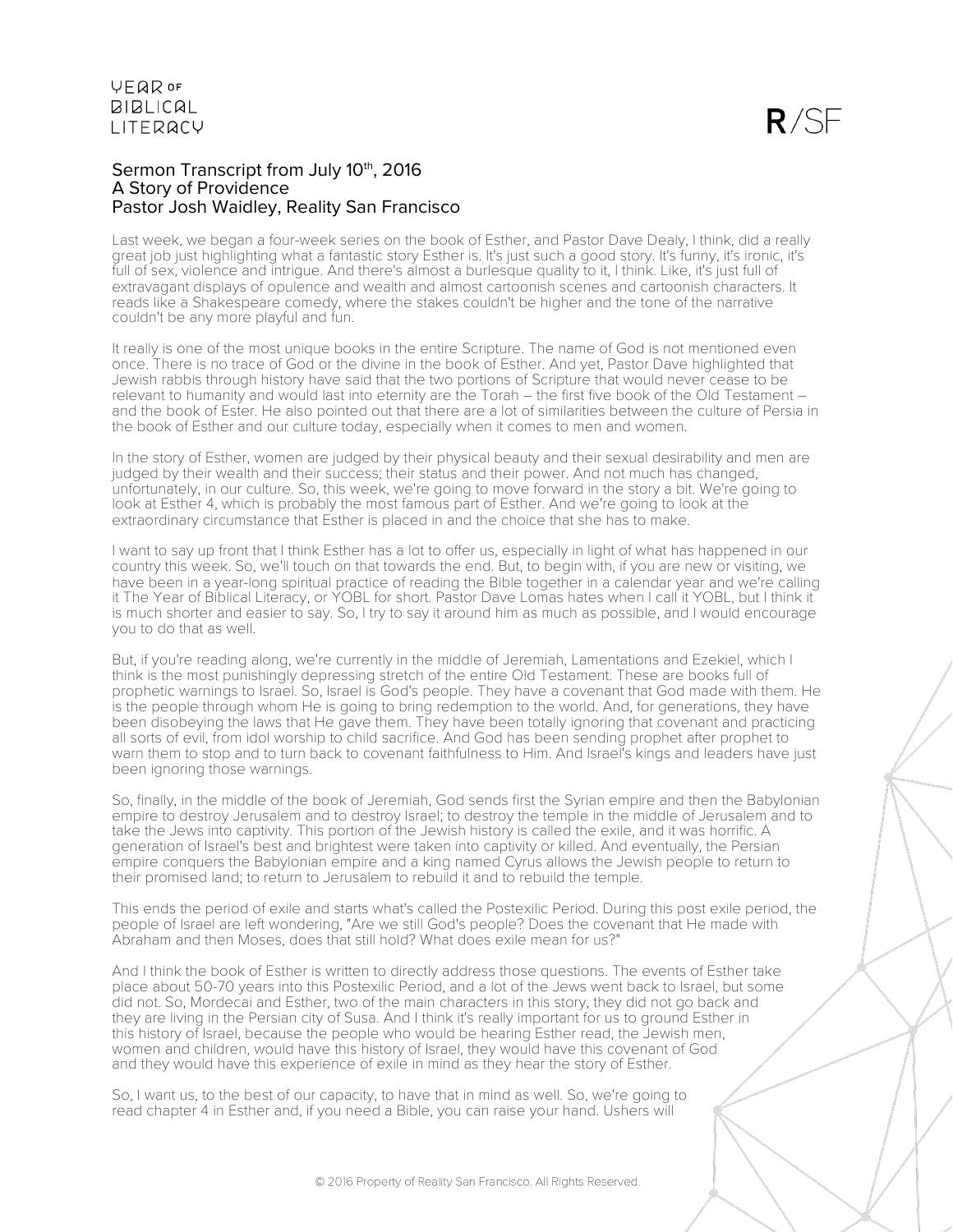$R/SF$ 

come and give you one and you can just keep that. But, before we do, I want to give just a quick recap of what happens in chapters 2 and 3 to get us to chapter 4.

So, Esther is an orphan; she's a refugee living in a foreign empire. She is Jewish and she is very beautiful. In chapter 1 of Esther, King Xerxes, the king of Persia, he doesn't want his queen to be his queen anymore for a number of reasons. So he says, "You're not the queen anymore. I'm going to find a new queen."

So, he goes throughout the empire and he has beautiful, young virgins taken from their homes and thrown into his harem to be concubines. And Esther is taken from her home and put in this harem. And, after a year of preparation – so, she has a year of beauty treatments – she has one night with the king. In the one night with the king, King Xerxes is so pleased with her that he makes her his queen. Soon after she's made queen, Mordecai, her adoptive uncle, who is in the king's court, he overhears two guards plotting to assassinate King Xerxes. He alerts the right people and saves the king's life. But, for some reason, is not given any of the recognition that he deserves. And that will be important later on in the story.

So, in chapter 3, we're introduced to a character named Haman. Haman is a character that is so cartoonishly evil that he should come with a mustache to twirl. He's promoted to second-in-command of all of Persia. And there's no explanation given as to why. King Xerxes just makes him his right hand man right after Mordecai saves the king's life. And because Haman is the second-in-command, he is allowed to have every single person kneel to him as he walks by. The king says, "Everyone needs to kneel to this guy."

And everybody does except for Mordecai. For whatever reason – again, there's no explanation given – when Haman walks by and everyone else kneels, Mordecai says, "No, I'm not going to kneel."

So, Haman finds out that Mordecai is not kneeling and he finds out that Mordecai is Jewish. And he says, "You know what? It's not good enough to just kill Mordecai. I want to go ahead and commit mass genocide on his entire people."

Which is a totally reasonable response, I think. Do you see how cartoonishly evil Haman is? So, Haman goes to King Xerxes, and if you actually read chapter 3 in Esther, his argument is basically, "Hey, Jews are weird. Like, they have different customs than we do. We should kill them all. In fact, I will pay you a ton of money so that you let me kill them."

and King Xerxes, this drunken buffoon, is like, "Yeah, that's sounds like a good plan. Let's do that."

And they throw dice to decide the day that the Jews are going to be extinguished. And then they send a decree to all the Persian empire in multiple language so everybody knows that on the 13th day of the 12th month of Adar, all the Jews are to be annihilated. And that brings us to Esther 4. So, would you open and read with me?

"When Mordecai learned of all that had been done, he tore his clothes, put on sackcloth and ashes, and went out into the city, wailing loudly and bitterly. But he went only as far as the king's gate, because no one clothed in sackcloth was allowed to enter it. In every province to which the edict and order of the king came, there was great mourning among the Jews, with fasting, weeping and wailing. Many lay in sackcloth and ashes.

"When Esther's eunuchs and female attendants came and told her about Mordecai, she was in great distress. She sent clothes for him to put on instead of sackcloth, but he would not accept them. Then Ester summoned Hathak, one of the king's eunuchs assigned to attend her, and ordered him to find out what was troubling Mordecai and why.

"So Hathak went out to Mordecai in the open square of the city in front of the king's gate. Mordecai told him everything that had happened to him, including the exact amount of money Haman had promised to pay into the royal treasury for the destruction of the Jews. He also gave him a copy of the text of the edict for their annihilation, which had been published in Susa, to show to Esther and explain it to her, and he told him to instruct her to go into the king's presence to beg for mercy and plead with him for her people.

"Hathak went back and reported to Esther what Mordecai had said. Then she instructed him to say to Mordecai, 'All the king's officials and the people of the royal provinces know that for any man or woman who approaches the king in the inner court without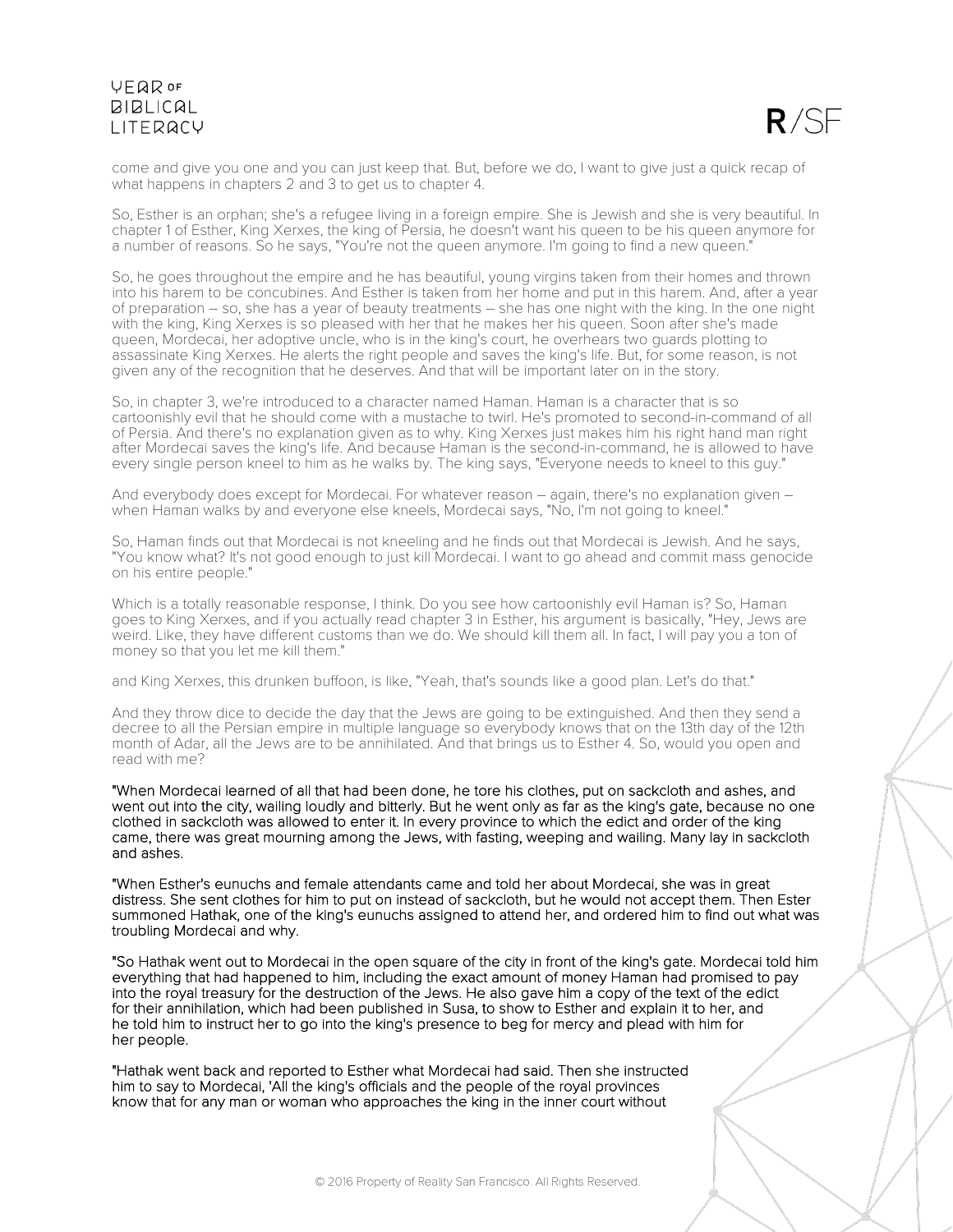



being summoned the king has but one law: that they be put to death unless the king extends the gold scepter to them and spares their lives. But thirty days have passed since I was called to go to the king.'

"When Esther's words were reported to Mordecai, he sent back this answer: 'Do not think that because you are in the king's house you alone of all the Jews will escape. For if you remain silent at this time, relief and deliverance for the Jews will arise from another place, but you and your father's family will perish. And who knows but that you have come to your royal position for such a time as this?'

"Then Esther sent this reply to Mordecai: 'Go, gather together all the Jews who are in Susa, and fast for me. Do not eat or drink for three days, night or day. I and my attendants will fast as you do. When this is done, I will go to the king, even though it is against the law. And if I perish, I perish.'

#### "So Mordecai went away and carried out all of Esther's instructions."

This is the Word of the Lord. Let's pray.

God, I ask that Your presence would be deeply felt in this room. God, we acknowledge that there are multiple different emotions that our community is carrying in here. God, we want to be deeply sensitive to Your Spirit. We ask, Holy Spirit, that You would prompt our hearts; that You would allow us to be sensitive to the invitations that You have for us.

God, would You anoint me and allow me to communicate what I believe You want me to to our community? Would you protect my mind, body and soul from the physical ailments of sickness and allow me to communicate clearly? In Your name, amen.

Okay. So, Mordecai hears about the plan of Xerxes and Haman to annihilated the Jews and he goes into mourning in front of the palace gates. Imagine, for a moment, being a Jew and seeing a decree nailed to the community board that says that a few months from now, on a specific date, you and all of your family are going to be murdered. That is pretty horrific. So, Mordecai is mourning in front of the palace gates and Esther sends one of her eunuch attendants to go see what's going on.

Mordecai tells him all that has happened and he urges Esther to go to the king and beg for mercy for the Jews. Mordecai knows exactly what he is asking Esther to do. He knows that she could very well die. You're not allowed to go into the king's presence unless he summons you. Esther replies: "Dude, I could die. And, more than that, the king hasn't actually called me into his presence for 30 days."

What she means is that, for whatever reason, she hasn't been in the king's presence, whether it's in his inner court or in his bedroom, and she seems to potentially have fallen out of favor with the king. What this means is that it's even more dangerous for her to approach the king. There's a higher risk that she would be killed on the spot.

So, Mordecai hears this and he gives his famous response to Esther; probably the most famous line in the whole book. He says, "Do not think that because you are in the king's house you alone of all the Jews will escape. For if you remain silent at this time, relief and deliverance for the Jews will arise from another place, but you and your father's family will perish. And who knows but that you have come to your royal position for such a time as this?"

Now, usually, we read this speech as Mordecai giving Esther a motivational speech, right? He's pumping her up so she has the courage to go into the presence of the king. If this were a movie, the music would be swelling, right? This is the Rocky montage before the big fight. But, there's actually a hint of danger in Mordecai's message. What he's implying is, "Don't think that you'll be safe because no one knows that you're Jewish. What is someone finds out?"

Up to this point in the story, the only person who knows that she is Jewish is Mordecai himself. So, he's giving her an ultimatum and a subtly threat. "You need to go and talk to the king on behalf of our people or it might just sleep that you, Esther, the king's prize queen, is Jewish."

Mordecai's doing whatever is necessary to ensure the survival of his people. He's also asking her, for the first time in the story, to identify herself as a Jew; as a member of God's chosen people. Even though at the beginning of this story he explicitly asks her not to do that. When she gets taken into the harem, he tells her, "Hide the fact that you are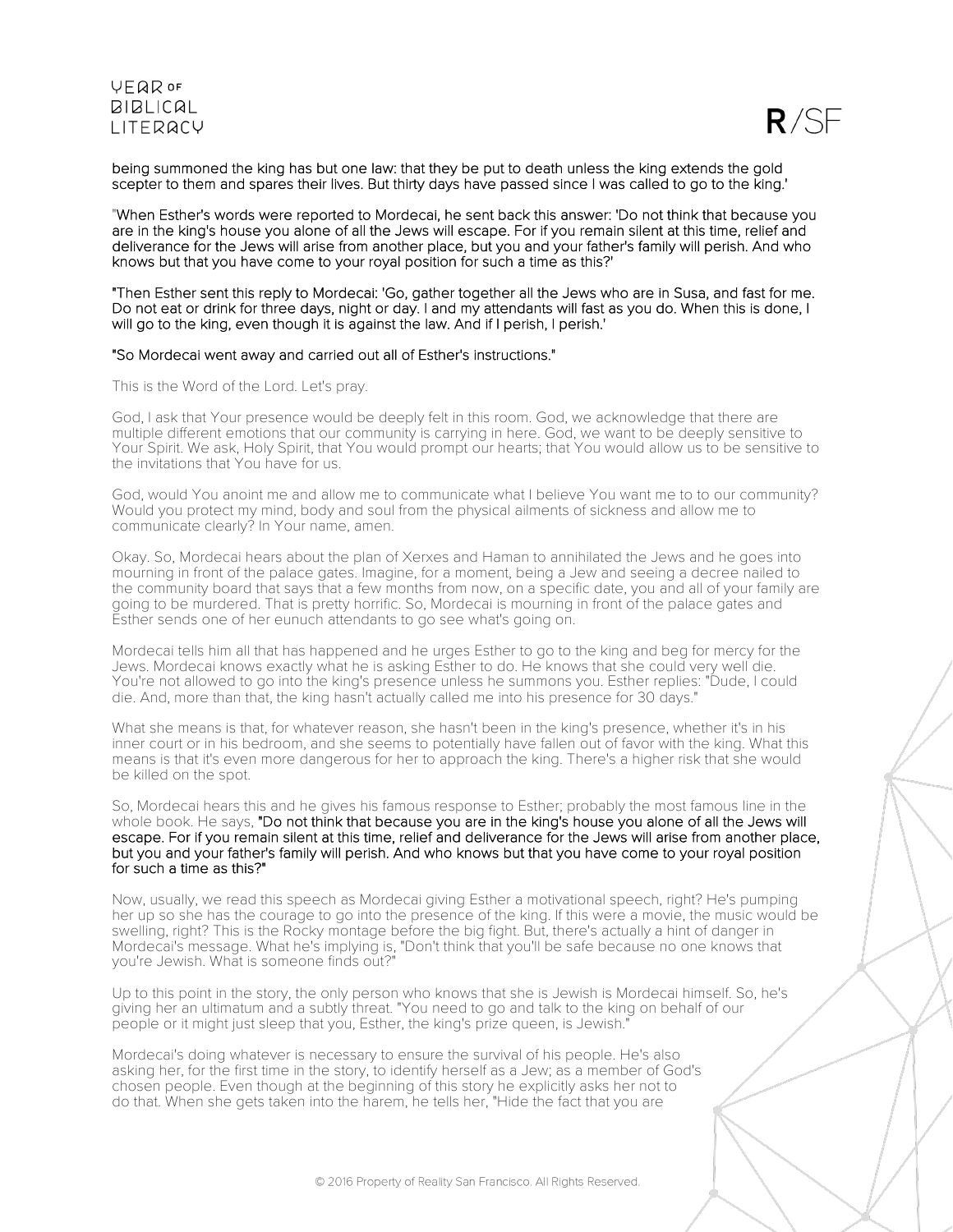

Jewish." And now he's saying the opposite. He's asking her to prove faithful to the covenant even if it leads to her death. One commentator puts it this way:

"Mordecai does not offer a confident forecast or any assurance of success, but only the simple imperative of covenant fidelity. Esther's choice was between commitment to God and His people through thick or thin or else allowing her and her family's identity to dissipate quietly into the anonymous winds of history."

So, Esther is faced with a choice. Does she speak up and risk death or does she say nothing, watch her people die and risk being found out and dying anyways? It's a really, really hard decision. Esther weighs her options and she chooses to step into her identity that she has kept hidden this whole time as a member of God's chosen people. She decides, "I'm going to take a step and say that I am Jewish. It might lead to my death, but I am going to do it anyways."

And this is a really courageous choice. This is the difference between her being dragged to her death unwillingly and facing her death bravely. It kind of reminds me of the end of Harry Potter when Harry is walking to face Voldemort for a last time, knowing that he has to die. And there's that great line. It says, "This cold-blooded walk to his own destruction would require a different kind of bravery."

That's the kind of bravery that Esther is forced to step into and chooses to step into here. Now, I want us to notice that it's also an incredibly selfless act of giving up her power. Right? At the beginning of this story, she had zero power. She was an orphan, woman, refugee, living as an immigrant in the most powerful empire in the world. And through a unique set of circumstances and choices made by her and other people around her, she rises to be the most powerful woman in the entire world. She is literally at the pinnacle of power for a woman in this time.

In choosing to go and talk to the king, she's putting at risk all of that power, all of that privilege, all of that influence. She risks not just losing all of it, but losing her very life. In the next couple weeks, we'll look at the events that immediately follow Esther making her decision. But, for today, remember the Bible Project video that we watched last week and remember the end of the story. So, at the very end of this story – spoiler alert – the Jews are saved. So, what that means is that Esther bravely chooses to go to the king and beg for mercy. When she says, "If I perish, I perish," in that split second decision, she ends up saving God's people from extinction.

Her choice affects the lives of an entire people group. And, through this decision, she becomes the means by which God keeps His covenant promise to Israel to never forsake them. So, where does that leave us? Right? What does this story have to say to us? Or, maybe a better way to put it is: what invitation does chapter 4 of Esther – the most famous chapter in the whole book – have for us?

I think it has a couple. To begin with, I think Esther invites us to contemplate the mystery of God's providence and our own lives within it. So, if you're unfamiliar, God's providence is the theological idea that God holds all of creation together; that He manages it and that He is bringing all of history, all of creation and all of humanity to an appointed, redemptive end. And if that sounds to heady or confusing, that's because it absolutely is. Theologians have been wrestling and debating the idea of God's providence for thousands of years; since Christianity and Judaism were even a thing.

If you want to hear more about this idea, I would suggest going and listening to the YOBL lecture from last month by Gerry Breshears. He taught on the problem of evil and he broke down three different views of providence really well. I personally don't even think that there is a good definition of it. I think it's so mysterious and the Bible doesn't really have a lot to say about God's providence. But, for our time learning about Esther and what we're looking at today, what God's providence looks like and what it means is that in some inscrutable, mysterious way, God uses ordinary, mundane, minute-to-minute decisions made by everyday, broken people, to move His plan and His redemptive history forward.

Remember, God is never mentioned in the book of Esther. In fact, the author seems to go out of his way to remove any mention of the divine at all. And yet, at its very core, the story of Esther is very much a story about God keeping covenant faithfulness with His people and saving them. And how does He save them? He saves them through the entirely unmiraculous human choices and decisions made by the characters in this story. Think about Esther, right? She's an orphan who's taken by her uncle and raised an immigrant in a foreign land. She's forcibly taken as a young woman and placed in the harem of the most powerful man in the world. She's basically sex trafficked.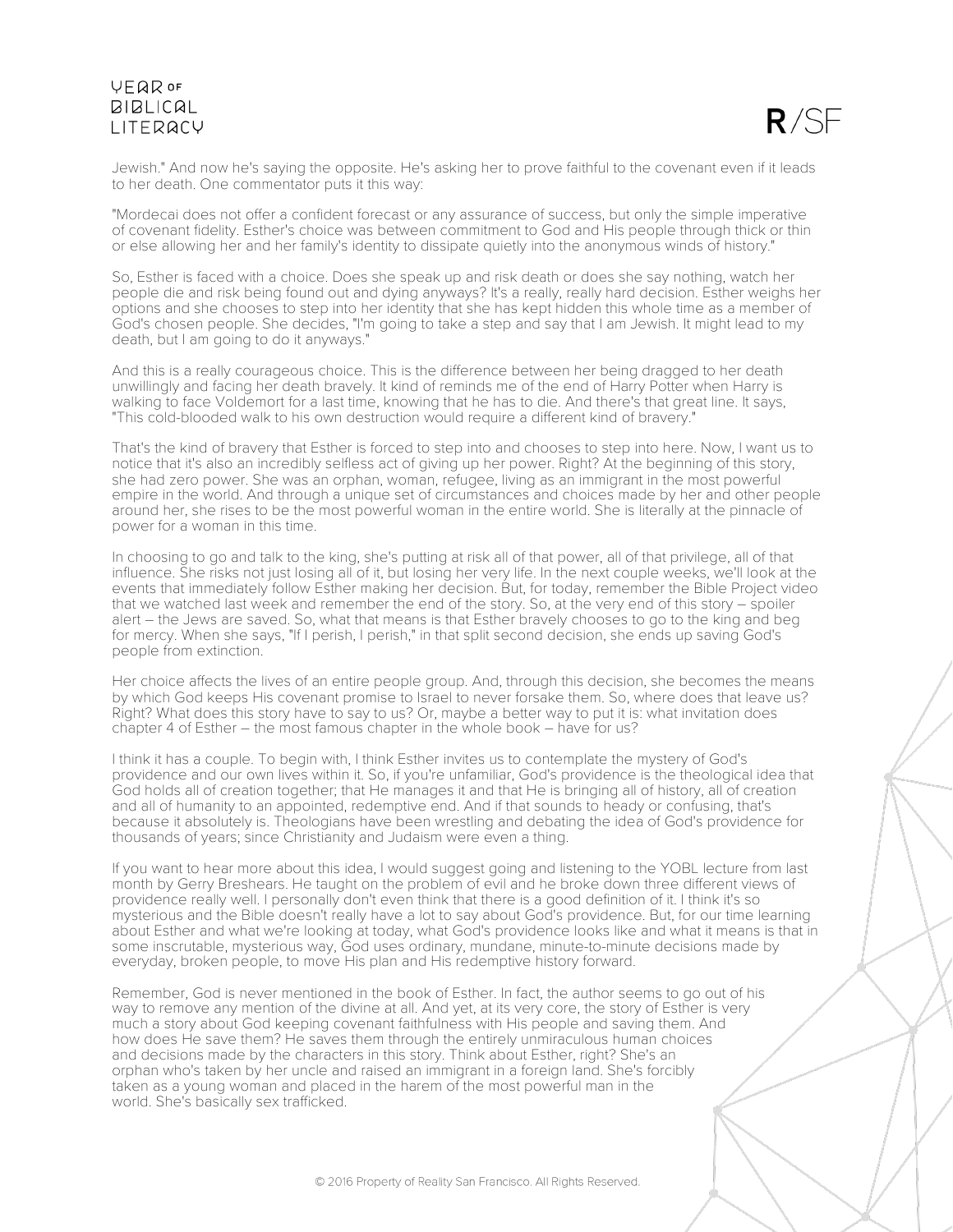$R/SF$ 

In the harem, she receives favor by the eunuchs who run the harem for whatever reason. And, whether it is for survival or to gain influence and security, she hides the fact that she is Jewish and she breaks basically every Jewish law in order to do so. She breaks dietary laws, sexual purity laws, and she marries a non-Jew. And I have a lot of sympathy for Esther in this moment. I think that she is doing whatever it takes for her to survive in a pretty brutal world. But, regardless, she ends up being complicit in an exploitative system. She does whatever people tell her to do. She is always acting as she is expected to. And in doing this, she rises to the top, the very top, of that system by winning a sex contest with a pagan king who's so pleased by his one night with her that he marries her and makes her the queen of the most powerful empire in the entire world.

She's then put in a position of incredibly complexity with the highest stakes possible because her idiot king husband thinks that the genocidal wish of his Hitler-like henchman is a good idea. She's then challenged, even threatened, by the only father figure she's ever known; her uncle, Mordecai, whose decision, by the way, to not bow down to Haman is the whole reason Esther and the Jews are in this position to begin with. And he challenges her to choose to reveal her hidden identity as a person who belongs to God's chosen people knowing full well that if she does this she will give up all of her power, all of her influence and she will probably die.

And, in that moment, of decision, this brave, brave woman, this queen, who has done everything in this story up to this point, everything in her power to hide the fact that she is Jewish, she chooses to reveal her true identity as a member of God's chosen people. And God takes all of that mess, all of the millions of decisions made by every character in that story, and He says, "Yeah. I can work with that."

And He uses Esther to save His people, restore covenant faithfulness and allow His redemptive plan to continue to unfold throughout history. In our Year of Biblical Literacy, we have read the many miraculous ways that God has interceded for Israel in the Old Testament. But, Esther is the complete opposite. There is no miraculous event in Esther. There is no divine intervention at all. God is uninvoked and unmentioned in the entire story. There's no magnificent display of power, there's no fire falling from heaven, there's no parting of the Red Sea, there's no burning bush, there's no pillar of cloud or fire, there's no even words of hope, promise or warning from a prophet sent by God. God seems to be silent.

And yet, as one commentator puts it, the real miracle in the story of Esther is Esther herself. In saving the Jews from destruction, she takes over the role that was played, for instance, by the east wind that came to part the waters of the Red Sea in the story of Exodus from Egypt. Of course, Esther's influence on events stems from her own human freedom and initiative. Yet, on the Biblical view, the more fully Esther inhabits her capacity as an independent political agent capable of influencing human affairs, the more fully God's will is brought to bear in history.

In turning aside from the road of complacency and cowardice, in facing down the fear that grips her in inventing and going forward with an audacious plan of her own devising, and ultimately pulling it off, Esther's own choices and actions undertaken without any explicit command or instruction from God, make her the principle instrument of God's will in this story. In Esther – not behind, above or in contrast to her – we see God's miraculous action in history; an action that aims towards the redemption of His people and, through them, the redemption of the world.

God uses an ordinary human placed in extraordinary circumstances by a lifetime of minuscule choices to orchestrate His salvation. That's God's providence in this story. And when we realize this and recognize it, I think we're then invited to recognize God's providence in our own story.

So, I want to ask us a couple questions this morning. What is the reality of our current life? What is our "such a time as this?" Think about all the decisions in your lifetime that led you to sitting in this room this afternoon. Maybe you live in San Francisco, maybe you don't. Maybe you're married, maybe you're not. Maybe you are working a job you love, maybe you hate your job. Maybe you're not working at all. Regardless, you have a part to play in God's redemptive history. And we, as individuals and as a community, are invited to contemplate our present reality.

And notice, first, all the choices and circumstances that we and other people around us made to get us here, and then have faith and believe that God somehow holds us and has been working with and through us in some mysterious and unknown way this entire time. That's the first invitation.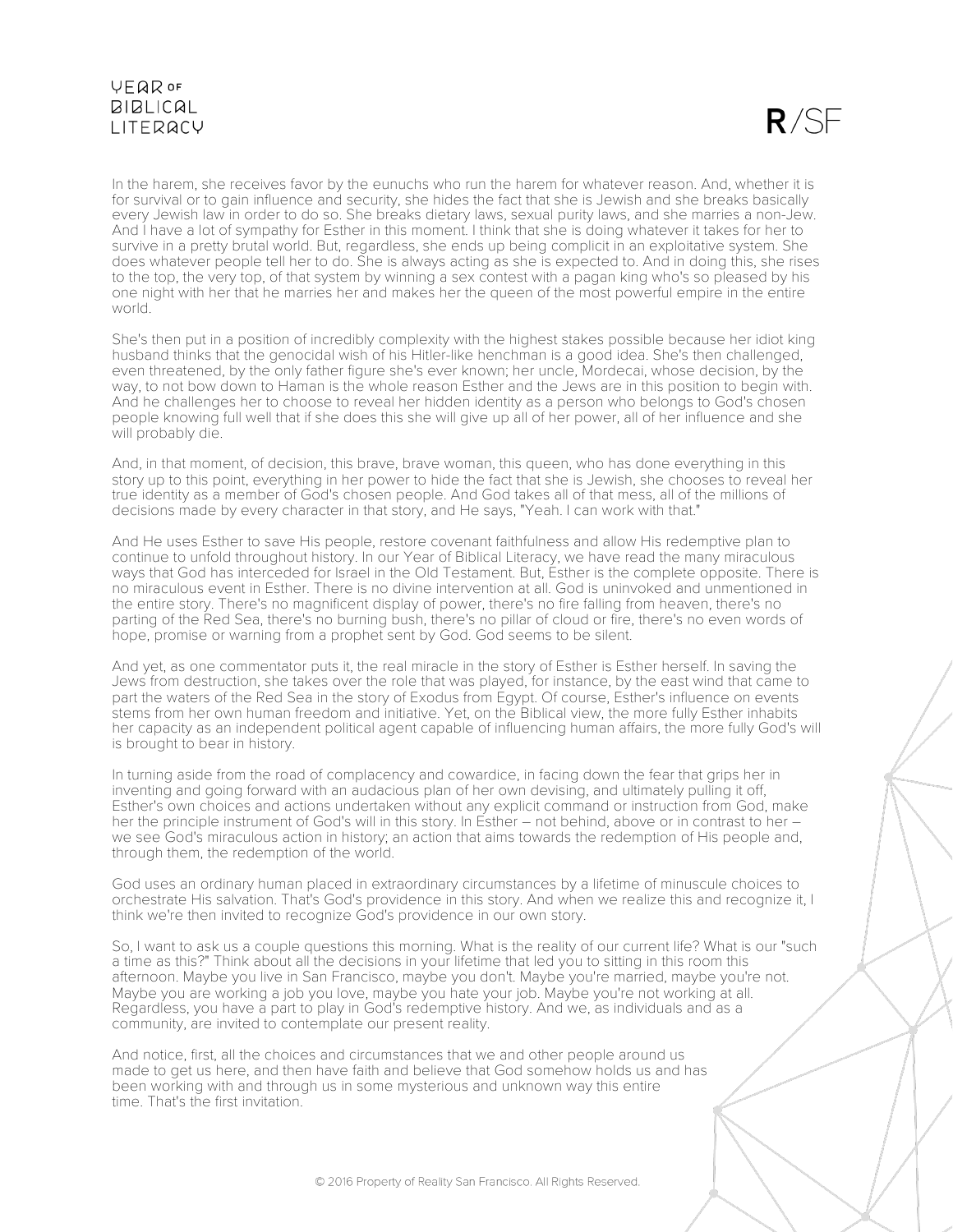

The second invitation, I believe, Esther leaves us with is to recognize that the choices that we make affect other people and affect the world around us. Right? We live in a culture where a person's right to do whatever they want is held as basically sacred. And while there's good in being able to choose, we don't live in isolation from others. The idea that we make decisions that only affect our individual lives is a lie. That's not how reality works. That's not how relationships work. That's not how this world works. This kind of thinking allows all kinds of relational and corporate and systematic and institutionalized chaos and evil to perpetuate itself because we think, "Well, it doesn't really matter what I do. It doesn't affect other people. It just affects my life."

So, in light of that, I want us to ask ourselves a few more questions. First: are we conscious of the ways our decisions affect others? Does it even come into our mind when we're making decisions? Second: what would it look like to make decisions in the full embrace of my identity as a beloved child of God? Remember, Esther has no courage up until this point in the story when she fully steps into the true identity that she is as a member of God's chosen people. It is then that she has the courage to face her death and go and talk to the king.

What would it look like for us to step into the full embrace of our identity as forgiven, beloved children of God in making our own decisions?

Third: what opportunities to I have, especially if I'm in a position of power, privilege or influence to make a decision that uses that power to empower others at my own expense? That's what Esther does in this story. She uses her power to empower and give voice to the Jews who are scheduled for extermination at the very expense of her life.

Then fourth, and finally, what is at stake for others if I do not? What is at stake? As I was reading Esther 4 and thinking about this sermon and praying through it, I initially really wanted to stay faithful to the tone of Esther, which is one of I think playfulness and fun and lightness. But, given the events of the past few weeks – past few days, especially in our country – it just doesn't feel, I guess, honest to do that. So, I've been asking myself these four questions and I feel pretty compelled to speak with the power that I have this morning as the person with the microphone teaching from the stage to say something that I think needs to be said from this stage.

And that is this: what I want to say is that black lives matter. It is a systematic and institutionalized racism and evil that allows more black men to be killed by police in the past year than were ever lynched during the worst year of the Jim Crow south. That allows more black men to be in prison today than were enslaved in 1850 at the height of the slave trade. This is evil and this has to stop. We cannot keep having black lives, made in the image of God, turn into black bodies that turn into hashtags on our Twitter feed every few weeks. And this is not a new phenomenon. This has been going on for generations now. We just have videos on our iPhones now to prove it.

Something is deeply, deeply broken in our country. Something is deeply wrong with our entire system. And, if you're black in this room, I want to first confess the failure of especially the evangelical church to even listen to your cries for justice. I am so sorry. We have put our heads in the sand and told you to be quiet for way, way too long. Now, I want you to know that our church community has not done everything perfectly and we will make mistakes in the future when it comes to conversations about this issue. But, we are committed to fostering the kind of humble and hospitable community that allows you to be exactly as you are. To grieve, to rage, to weep, to hope and to seek change.

We're committed to posturing ourselves humbly as listeners and learners first. We want to weep with those who weep. We want to learn to do right; to seek justice, defend the oppressed, take up the cause of the fatherless and plead the case of the widow. That means the widow of Philando Castile. That means the widow of Alton Sterling. That means the widows and families of the five Dallas policemen killed on Thursday night. Church, we need to learn to be advocates and partners and peacemakers the way that Jesus was and the way that Jesus commands us to be.

If you're not black in this room and hearing the words "black lives matter" makes you feel uncomfortable, I want to invite you into dialogue. I want to invite you into dialogue with me. I'll be standing up front after service. But, let me say up front that responding to "Black Lives Matter" with "All Lives Matter" is deeply missing the point. As Christians, we of course believe that all lives matter. But, it's not all lives that are disproportionally at risk of being